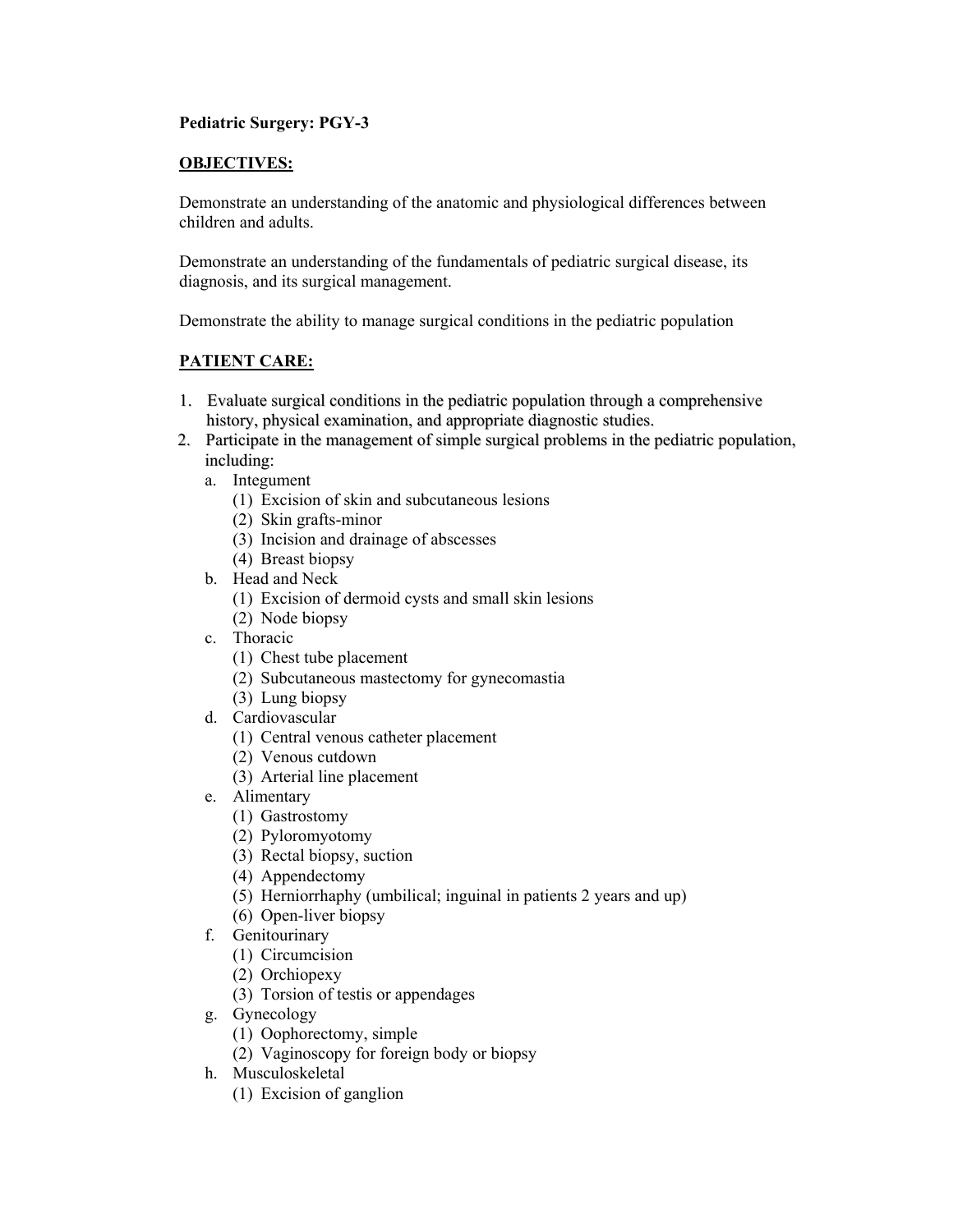- (2) Excision of supernumerary digit
- (3) Muscle biopsy
- 3. Develop a working relationship with members of the pediatric intensive care unit in managing postoperative pediatric patients.
- 4. Evaluate pediatric patients for problems requiring more complex surgical intervention.
- 5. Participate in preoperative, operative, and postoperative care of more complex problems in pediatric surgery such as:
	- a. Integument
		- (1) Subcutaneous mastectomy
		- (2) Abdominal wall defects
	- b. Head and Neck
		- (1) Branchial cleft and thyroglossal duct cysts
		- (2) Cystic hygroma
		- (3) Thyroidectomy
		- (4) Esophageal atresia and tracheoesophageal fistula
	- c. Thoracic
		- (1) Laryngoscopy, bronchoscopy, esophagoscopy
		- (2) Tracheostomy
		- (3) Thoracotomy for biopsy, lung resection
		- (4) Diaphragm repair
	- d. Cardiovascular
		- (1) Peripheral arterial repair
		- (2) Resection of small vascular cutaneous lesions such as (A-V) malformation, hemangioma, or lymphangioma
		- (3) Creation of A-V shunt
		- (4) Repair of patent ductus
		- (5) Repair of aortic anomaly/injury
	- e. Alimentary
		- (1) Flexible endoscopy
		- (2) Antireflux procedure
		- (3) Ladd procedure for malrotation
		- (4) Bowel resection for necrotizing enterocolitis, inflammatory bowel disease, intussusception, intestinal atresia, intestinal duplications
		- (5) Colostomy
		- (6) Closure of enterostomy
		- (7) Hodgkin's staging
		- (8) Biopsy of tumor (open or endoscopic)
		- (9) Laparotomy for trauma
		- (10) Splenectomy, splenic repair
		- (11) Laparotomy for abscess, adhesive obstruction
		- (12) Repair of hepatic injury, renal and/or bladder injury
		- (13) Cholecystectomy (open or laparoscopic)
		- (14) Meconium syndromes
		- (15) Ouphalomesenteric duct anomalies
		- (16) Anorectal malformations
		- (17) Hirschsprung's disease and reconstruction options
		- (18) Liver tumors
		- (19) Herniorrhaphy in infants under 1 year of age
	- f. Neurogenic
		- (1) Neuroblastoma